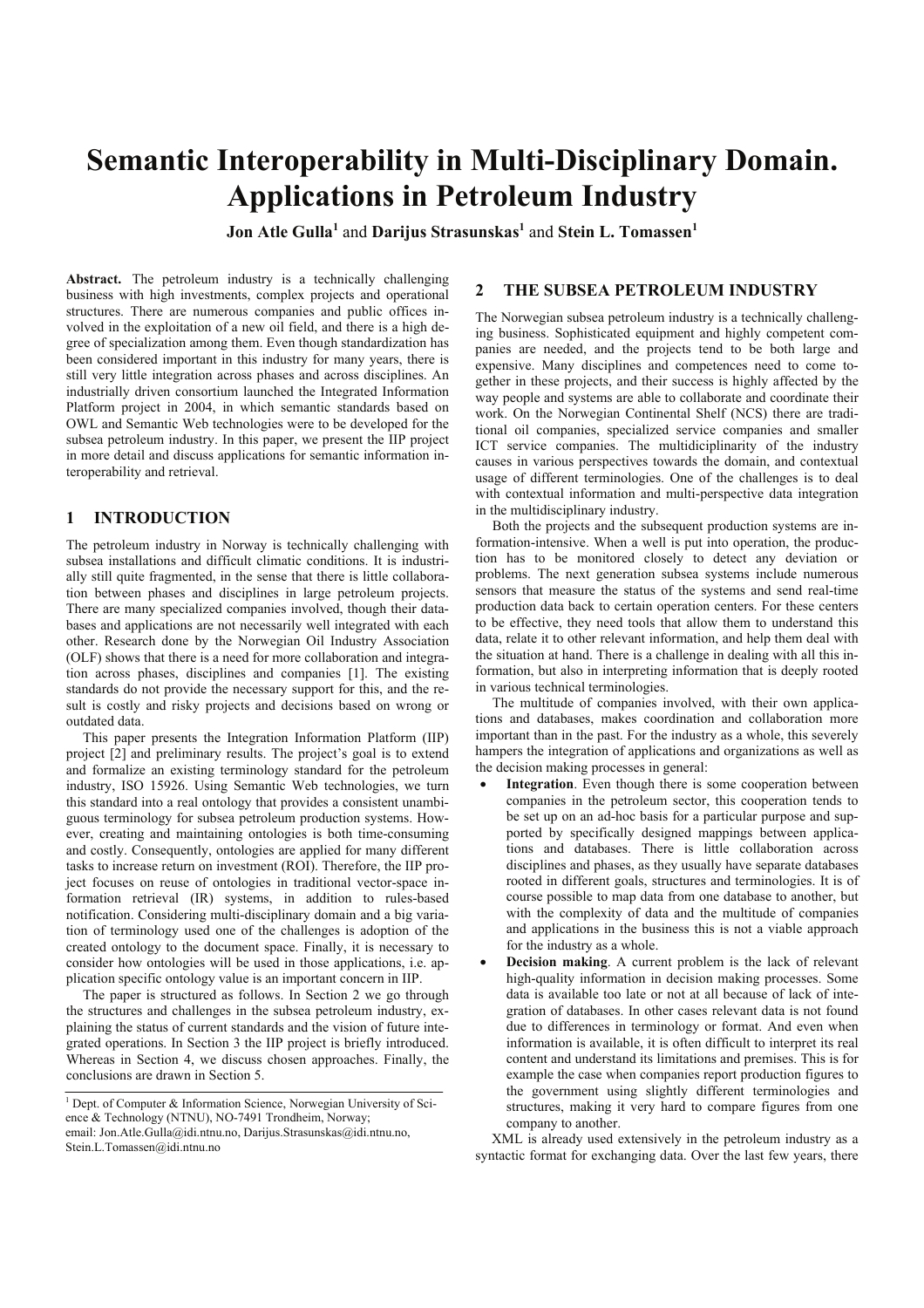have been several initiatives for defining semantic standards to achieve semantic interoperability and information sharing in the business.

## **2.1 ISO 15926 Integration of Life-Cycle Data**

ISO 15926 is a standard for integrating life-cycle data across phases (e.g. concept, design, construction, operation, decommissioning) and across disciplines (e.g. geology, reservoir, process, automation). It consists of 7 parts, of which part 1, 2 and 4 are the most relevant to this work. Whereas part 1 gives a general introduction to the principles and purpose of the standard, part 2 specifies the modeling language for defining application-specific terminologies. Part 2 comes in the form of a data model and includes 201 entities that are related in a specialization hierarchy of types and sub-types. It is intended to provide the basic types necessary for defining any kind of industrial data. Being specified in EXPRESS [3], it has a formal definition based on set theory and first order logic.

Part 4 of ISO 15926 is comprised of application or disciplinespecific terminologies, and is usually referred to as the Reference Data Library (RDL). These terminologies, described as RDL classes, are instances of the data types from part 2, are related to each other in a specialization hierarchy of classes and sub-classes as well as through memberships and relationships. If part 2 defines the language for describing standardized terminologies, part 4 describes the semantics of these terminologies. There is ongoing work in the Norwegian offshore industry to provide a comprehensive standardized terminology for the petroleum industry in part 4. Part 4 today contains approximately 50.000 general concepts like motor, turbine, pump, pipes and valves.

ISO 15926 is still under development, and only Part 1 and 2 have so far become ISO standards. In addition to adding more RDL classes for new applications and disciplines in Part 4, there is also a discussion about standards for geometry and topology (Part 3), procedures for adding and maintaining reference data (Part 5 and 6), and methods for integrating distributed systems (Part 7). Neither ISO 15926 nor other standards have the scope and formality to enable proper integration of data across phases and disciplines in the petroleum industry.

#### **2.2 The Vision of Integrated Operations**

The Norwegian Oil Industry Association proposed the Integrated Operations program in 2004. The fundamental idea is to integrate processes and people onshore and offshore using new information and communication technologies. Facilities to improve onshore's abilities to support offshore operationally are considered vital in this program. Personnel onshore and offshore should have access to the same information in real-time and their work processes should be redefined to allow more collaboration and be less constrained by time and space. OLF has estimated that the implementation of integrated operations on the NCS can increase oil recovery by 3-4%, accelerate production by 5-10% and lower operational costs by 20- 30% [1].

Central in this program is the semantic and uniform manipulation of heterogeneous data. Decisions often depend on real-time production data, visualization data, and background documents and policies, and the data range from highly structured database tables to unstructured textual documents. This necessitates intelligent facilities for capturing, tracking, retrieving and reasoning about data.

Figure 1 illustrates the objectives of the integrated operations initiative. Whereas we in the current situation have numerous databases that need to be mapped to each other on an ad hoc basis, we envision a semantic standard in the future that supports integration and interoperability between data from all phases and disciplines. Suppliers's applications interact with the operators' data through standardized semantic interfaces, making sure that a unified terminology is used and data is consistent and unambiguous. The implementation requirements for integrated operations include the introduction of proper standards for efficient sharing and exchange of information.



**Figure 1.** (a) Current situation; (b) The vision of integrated operations

# **3 THE INTEGRATED INFORMATION PLAT-FORM PROJECT**

The Integrated Information Platform (IIP) project is a collaboration project between companies active on NCS and academic institutions, supported by the Norwegian Research Council (NFR). Its long-term target is to provide high quality real-time information for decision making at onshore operation centers.

The IIP project addresses the need for a common understanding of terms and structures in the subsea petroleum industry. The objective is to ease the integration of data and processes across phases and disciplines by providing a comprehensive unambiguous and well accepted terminology standard that lends itself to machineprocessable interpretation and reasoning. This should reduce risks and costs in petroleum projects and indirectly lead to faster, better and cheaper decisions.

The project is identifying an optimal set of real-time data from reservoirs, wells and subsea production facilities. The OWL web ontology language is chosen as the markup language for describing these terms semantically in an ontology. The entire standard is thus rooted in the formal properties of OWL, which has a modeltheoretic interpretation and to some extent support formal reasoning. A major part of the project is to convert and formalize the terms already defined in ISO 15926 Part 2 (Data Model) and Part 4 (Reference Data Library), which we will come back to in the next Section. Since the ISO standard addresses rather generic concepts, though, the ontology must also include more specialized terminologies for the oil and gas segment. Detailed terminologies for standard products and services are included from other dictionaries and initiatives (DISKOS, WITSML, ISO 13628/14224, SAS), and the project also opens for the inclusion of terms from particular proc-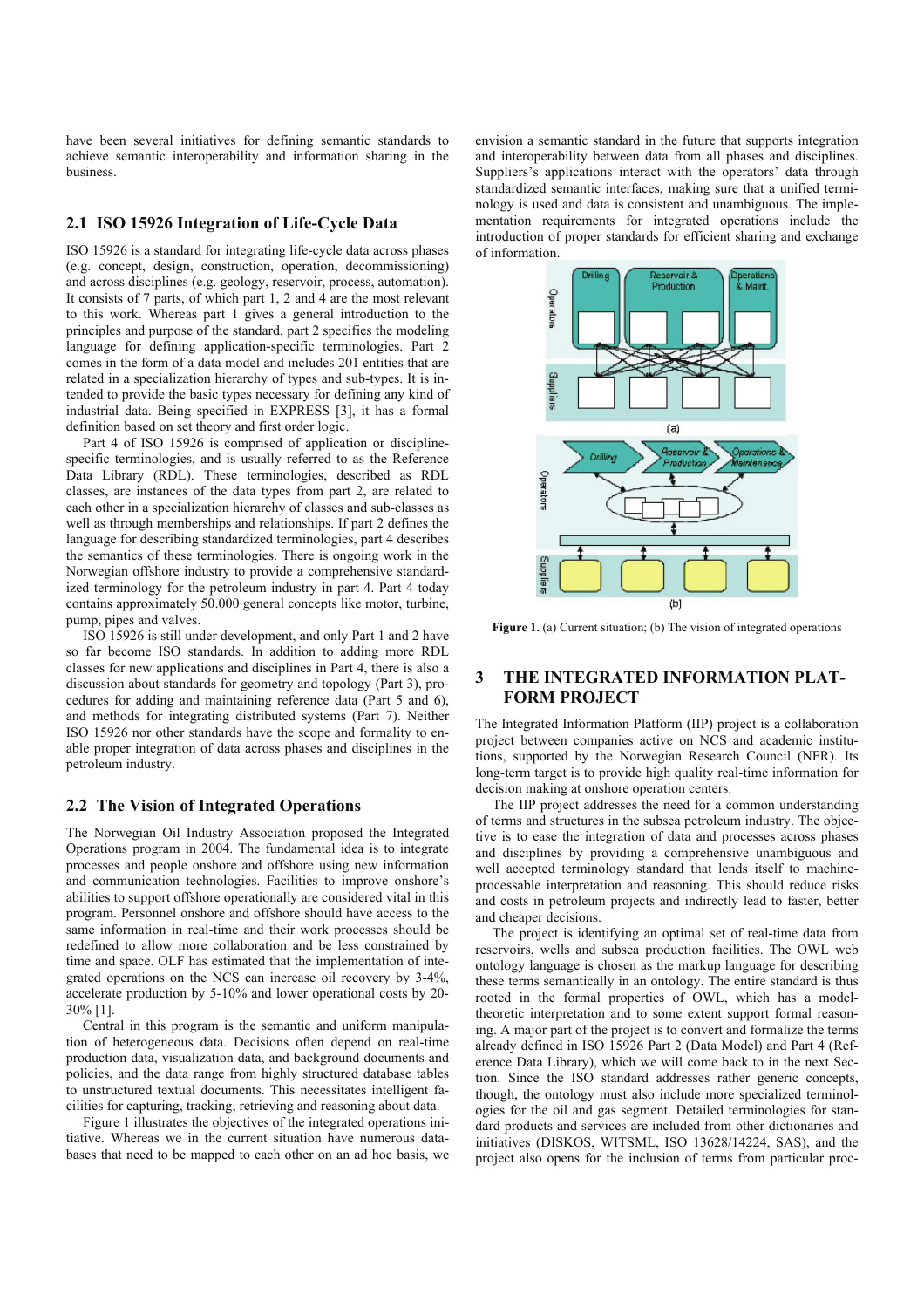esses and products at the bottom level. In sum, the ontology being built in IIP has a structure as shown in Figure 2.



**Figure 2.** The standardization approach in IIP

## **4 APPROACH AND DISCUSSION**

The success of the new ontology, and standardization work in general, depends on the users' willingness to commit to the standard and devote the necessary resources. If people do not find it worthwhile to take the effort to follow the new terminology, it will be difficult to build up the necessary support. This means that it is important to provide environments and tools that demonstrate the value of using the ontology. Intelligent ontology-driven applications must demonstrate the benefits of the new technology and convince the users that the additional sophistication pays off.

Recall, the multidisciplinary settings of the petroleum industry. The multidisciplinarity results in different views on the domain followed by vast terminology variation between disciplines, e.g. oil companies, specialized service and ICT service companies. Nonconsistent usage of terminology causes the problems in documents exchange among the industrial partners (see illustration in left part of Figure 2). Furthermore, the variation in terminology may prohibit successful commitment to the ontology and its adoption in daily work routines. Therefore, we propose an approach to bridge the gap among terminologies by constructing a feature vector for each of the concepts in the ontology (see right part of Figure 3).



Development of the approach is inspired by a linguistics method for describing the meaning of objects – the semiotic triangle (known as triangle of meaning or Ogden's triangle, as well) [4]. In our approach, a feature vector connects a concept and a document collection (Figure 4), i.e., the feature vector is tailored to the terminology used in a particular collection of the documents (that is company or discipline specific). The construction of feature vector is further explained in section 4.3 and [5].



**Figure 4.** Explanation of a feature vector by adapted semiotic triangle

#### **4.1 Semantic Web Technology and Interoperability**

The general idea in the Semantic Web is to annotate each piece of data with machine-processable semantic descriptions. These descriptions must be specified according to a certain grammar and with reference to a standardized domain vocabulary. The domain vocabulary is referred to as an ontology and is meant to represent a common conceptualization of some domain. The grammar is a semantic markup language, as for example the OWL web ontology language recommended by W3C. With these semantic annotations in place, intelligent applications can retrieve and combine documents and services at a semantic level, they can share, understand and reason about each other's data, and they can operate more independently and adapt to a changing environment by consulting a shared ontology.

Interoperability can be defined as a state in which two application entities can accept and understand data from the other and perform a given task in a satisfactory manner without human intervention. We often distinguish between syntactic, structural and semantic interoperability [6, 7]:

- *Syntactic interoperability* denotes the ability of two or more systems to exchange and share information by marking up data in a similar fashion (e.g. using XML).
- *Structural interoperability* means that the systems share semantic schemas (data models) that enable them to exchange and structure information (e.g. using RDF).
- *Semantic interoperability* is the ability of systems to share and understand information at the level of formally defined and mutually accepted domain concepts, enabling machineprocessable interpretation and reasoning.

For the Semantic Web technology to enable semantic interoperability in the petroleum industry, it needs to tackle the problem of *semantic conflicts,* also called *semantic heterogeneity*. Since the databases are developed by different companies and for different phases and/or disciplines, it is often difficult to relate information that is found in different applications. Even if they represent the same type of information, they may use formats or structures that prevent the computers from detecting the correspondence between data.

#### **4.2 Industrial Ontologies**

In recent years a number of powerful new ontologies have been constructed and applied in selected domains. This is particularly true in medicine and biology, where Semantic Web technologies and web mining have been exploited in new intelligent applications [6, 8, 9]. However, these disciplines are heavily influenced by government support and are not as commercially fragmented as the petroleum industry. Creating an industry-wide standard in a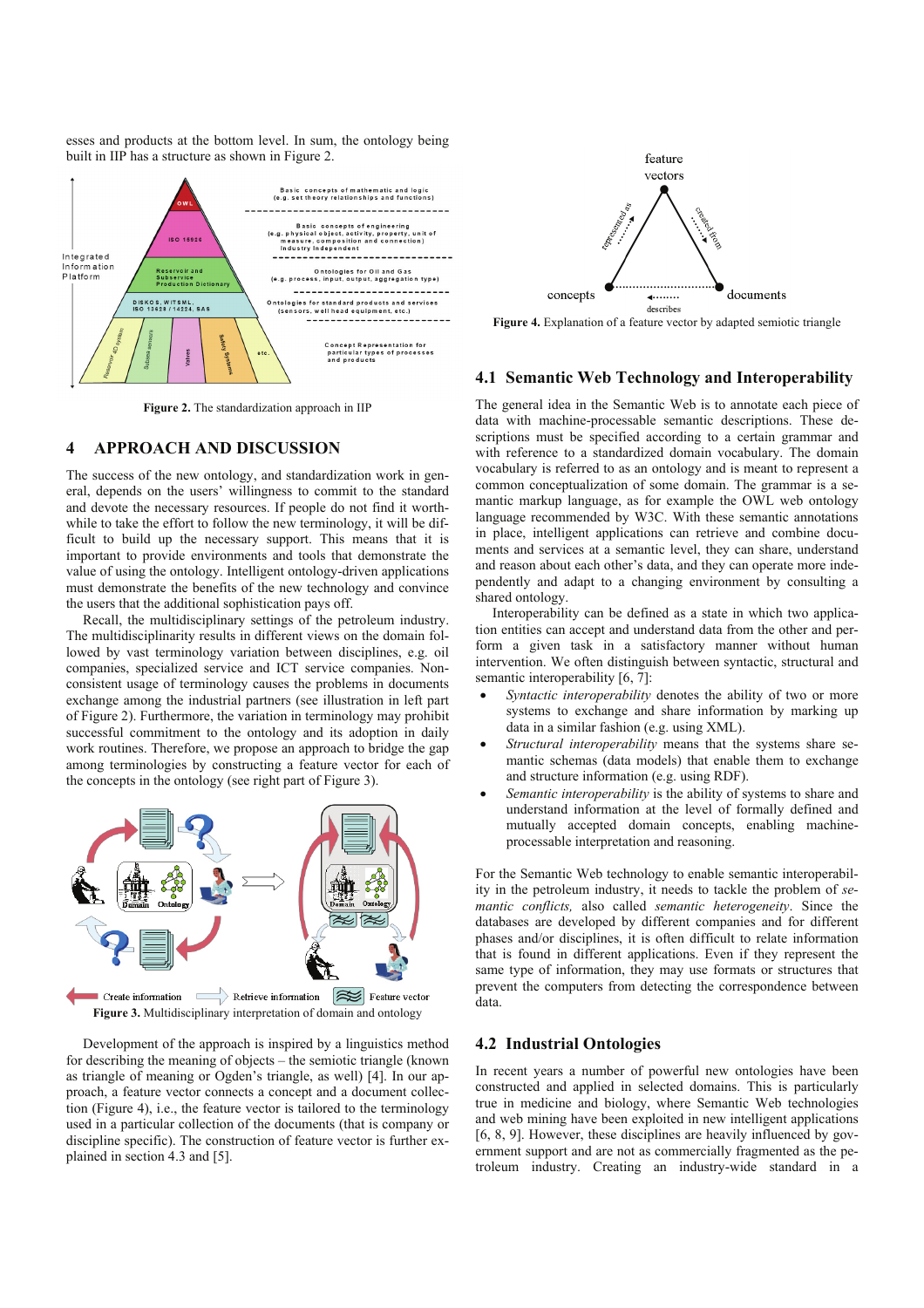fragmented industry is a huge undertaking that should not be underestimated. In this particular case, we have been able to build on an existing standard, ISO 15926. This has ensured sufficient support from companies and public institutions. There is still an open question, though, what the coverage of such an ontology should be. There are other smaller standards out there, and many companies use their own internal terminologies for particular areas. The scope of this standard has been discussed throughout the project as the ontology grew and new companies signalled their interest. For any standard of this complexity, it is important also to decide where the ontology stops and to what extent hierarchical or complementing ontologies are to be encouraged. Techniques for handling ontology hierarchies and ontology alignment and enrichment must be considered in a broader perspective.

#### **4.3 Ontology-driven Information Retrieval**

For an Information Retrieval tool developed in IIP, we are adding a mechanism to adopt the ontology with the words used in particular discipline (i.e. by particular company) [5]. Figure 5 illustrates the overall architecture of the ontology-based information retrieval system. The individual components of the system will be given a brief account.

**Feature vector miner:** This component associates concept from the ontology with relevant terms from the document space. An ontology concept is a class defined in the ontology being used. These concepts are extended into *feature vectors* with a set of relevant terms extracted from the document collection using text-mining techniques. The *feature vectors* provide interpretations of concepts with respect to the document collection and needs to be updated as the document collection changes. This allows us to relate the concepts defined in the ontology to the terms actually used in the document collection.



**Figure 5.** Architecture of ontology-driven IR system

**Indexing engine:** The main task of this component is to index the document collection. The indexing system is built on top of Lucene, which is a freely available and fully featured text search engine from Apache. Lucene is using the traditional vector space approach, counting term frequencies, and using *tf.idf* scores to calculate term weights in the index.

**Query enrichment:** This component handles the query specified by the user. The query can initially consist of concepts and/or ordinary terms (keywords). Each concept or term can be individually weighted. The concepts are replaced by corresponding feature vectors.

**Onto-based retrieval engine:** This component performs the search and post-processing of the retrieved results.

#### **4.4 Rule-based Notification**

Since the Semantic Web is still a rather immature technology, there are still open issues that need to be addressed in the future. One problem in the IIP project is that we need the full expressive power of OWL (OWL Full) to represent the structures of ISO 15926-2/4. Reasoning with OWL specifications is then incomplete and inference becomes undecidable [10]. Here we consider investigate the limits of inference using the ontology implemented in OWL Full. This will allow identifying possible scenarios and restrictions in using OWL Full for a such scale project. This is important, since one of the application areas is specification of rules that will be used to analyze anomalies in real-time data from subsea sensors. At that point we will need to exploit the logical properties of OWL and start experimenting with the next generation rule-based notification systems.

#### **4.5 Application-specific Ontology Value**

The quality of ontologies is a delicate topic. It is important to choose an appropriate level of granularity. In this project we have been fortunate to have an existing standard to start with. What was considered satisfactory in ISO 15926 may however not be optimal for the ontology-driven applications that will make use of the future ontology. Ultimately, we need to consider how the ontology will be used in these applications.

The ontology value quadrant [11] in Figure 6 is used to evaluate an ontology's usefulness in a particular application. The ontology's ability to capture the content of the universe of discourse at the appropriate level of granularity and precision and offer the application understandable correct information are important features that are addressed in many ontology/model quality frameworks (e.g. [12, 13, 14, 15]). But the construction of the ontology also needs to take into account dynamic aspects of the domain as well as the behavior of the application. For Ontology-driven Information Retrieval this means that we need to consider the following issues about content and dynamics [11]:

*Concept familiarity*. Terminologies are used to subcategorize phenomena and make semantic distinctions about reality. Ideally the concepts preferred by the user in his queries correspond to the concepts found in the ontology.



*Document discrimination*. The structure of concepts in the ontology decides which groups of documents in the collection can theoretically be singled out and returned as result sets. Similarly, the concepts preferred by the user indicate which groups of documents she might be interested in and which distinctions between documents she considers irrelevant. If the granularity of the user's preferred concepts and the ontology concepts are perfectly compatible,